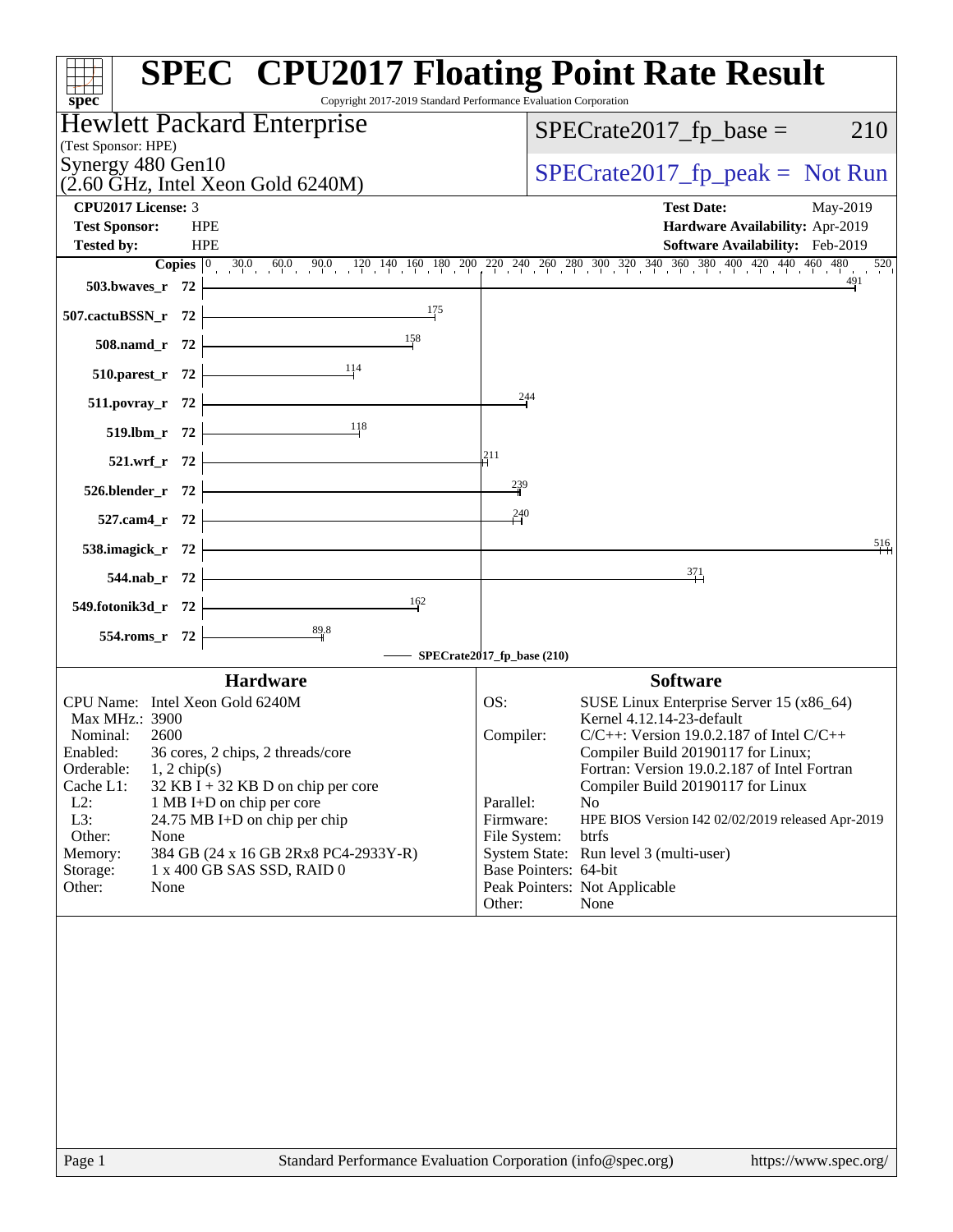# **[spec](http://www.spec.org/)**

# **[SPEC CPU2017 Floating Point Rate Result](http://www.spec.org/auto/cpu2017/Docs/result-fields.html#SPECCPU2017FloatingPointRateResult)**

Copyright 2017-2019 Standard Performance Evaluation Corporation

### Hewlett Packard Enterprise

(Test Sponsor: HPE)

 $(2.60 \text{ GHz}, \text{Intel Xeon}$  Gold 6240M)

 $SPECTate2017<sub>fr</sub> base = 210$ 

# Synergy 480 Gen10  $SPECrate2017$  fp\_peak = Not Run

**[CPU2017 License:](http://www.spec.org/auto/cpu2017/Docs/result-fields.html#CPU2017License)** 3 **[Test Date:](http://www.spec.org/auto/cpu2017/Docs/result-fields.html#TestDate)** May-2019 **[Test Sponsor:](http://www.spec.org/auto/cpu2017/Docs/result-fields.html#TestSponsor)** HPE **[Hardware Availability:](http://www.spec.org/auto/cpu2017/Docs/result-fields.html#HardwareAvailability)** Apr-2019 **[Tested by:](http://www.spec.org/auto/cpu2017/Docs/result-fields.html#Testedby)** HPE **[Software Availability:](http://www.spec.org/auto/cpu2017/Docs/result-fields.html#SoftwareAvailability)** Feb-2019

#### **[Results Table](http://www.spec.org/auto/cpu2017/Docs/result-fields.html#ResultsTable)**

|                  | <b>Base</b>                                |                |       |                |            | <b>Peak</b>    |               |               |                 |              |                |              |                |              |
|------------------|--------------------------------------------|----------------|-------|----------------|------------|----------------|---------------|---------------|-----------------|--------------|----------------|--------------|----------------|--------------|
| <b>Benchmark</b> | <b>Copies</b>                              | <b>Seconds</b> | Ratio | <b>Seconds</b> | Ratio      | <b>Seconds</b> | Ratio         | <b>Copies</b> | <b>Seconds</b>  | <b>Ratio</b> | <b>Seconds</b> | <b>Ratio</b> | <b>Seconds</b> | <b>Ratio</b> |
| 503.bwaves_r     | 72                                         | 1468           | 492   | 1470           | 491        | 1470           | 491           |               |                 |              |                |              |                |              |
| 507.cactuBSSN r  | 72                                         | 521            | 175   | 520            | 175        | 521            | 175           |               |                 |              |                |              |                |              |
| $508$ .namd $_r$ | 72                                         | 432            | 158   | 432            | 158        | 432            | 158           |               |                 |              |                |              |                |              |
| 510.parest_r     | 72                                         | 1657           | 114   | 1658           | 114        | 1658           | <b>114</b>    |               |                 |              |                |              |                |              |
| 511.povray_r     | 72                                         | 688            | 244   | 688            | 245        | 690            | 244           |               |                 |              |                |              |                |              |
| $519$ .lbm $r$   | 72                                         | 645            | 118   | 645            | <b>118</b> | 644            | 118           |               |                 |              |                |              |                |              |
| $521$ .wrf r     | 72                                         | 770            | 209   | 751            | 215        | 765            | 211           |               |                 |              |                |              |                |              |
| 526.blender_r    | 72                                         | 462            | 237   | 459            | 239        | 458            | 239           |               |                 |              |                |              |                |              |
| $527.cam4_r$     | 72                                         | 539            | 234   | 523            | 241        | 525            | 240           |               |                 |              |                |              |                |              |
| 538.imagick_r    | 72                                         | 351            | 510   | 347            | 516        | 345            | 519           |               |                 |              |                |              |                |              |
| 544.nab r        | 72                                         | 321            | 378   | 327            | 371        | <u>326</u>     | 371           |               |                 |              |                |              |                |              |
| 549.fotonik3d r  | 72                                         | 1731           | 162   | 1734           | 162        | 1729           | 162           |               |                 |              |                |              |                |              |
| $554$ .roms_r    | 72                                         | 1275           | 89.8  | 1277           | 89.6       | 1265           | 90.4          |               |                 |              |                |              |                |              |
|                  | $SPECrate2017_fp\_base =$<br>210           |                |       |                |            |                |               |               |                 |              |                |              |                |              |
|                  | $SPECrate2017$ fp peak =<br><b>Not Run</b> |                |       |                |            |                |               |               |                 |              |                |              |                |              |
|                  |                                            |                |       | .              |            |                | _ _ _ _ _ _ _ |               | $\cdot$ $\cdot$ |              | $\sim$ $\sim$  |              |                |              |

Results appear in the [order in which they were run.](http://www.spec.org/auto/cpu2017/Docs/result-fields.html#RunOrder) Bold underlined text [indicates a median measurement.](http://www.spec.org/auto/cpu2017/Docs/result-fields.html#Median)

#### **[Submit Notes](http://www.spec.org/auto/cpu2017/Docs/result-fields.html#SubmitNotes)**

 The numactl mechanism was used to bind copies to processors. The config file option 'submit' was used to generate numactl commands to bind each copy to a specific processor. For details, please see the config file.

#### **[Operating System Notes](http://www.spec.org/auto/cpu2017/Docs/result-fields.html#OperatingSystemNotes)**

 Stack size set to unlimited using "ulimit -s unlimited" Transparent Huge Pages enabled by default Prior to runcpu invocation Filesystem page cache synced and cleared with: sync; echo 3 > /proc/sys/vm/drop\_caches runcpu command invoked through numactl i.e.: numactl --interleave=all runcpu <etc>

#### **[General Notes](http://www.spec.org/auto/cpu2017/Docs/result-fields.html#GeneralNotes)**

Environment variables set by runcpu before the start of the run: LD\_LIBRARY\_PATH = "/home/cpu2017\_u2/lib/ia32:/home/cpu2017\_u2/lib/intel64"

 Binaries compiled on a system with 1x Intel Core i9-7900X CPU + 32GB RAM memory using Redhat Enterprise Linux 7.5 NA: The test sponsor attests, as of date of publication, that CVE-2017-5754 (Meltdown) is mitigated in the system as tested and documented.

**(Continued on next page)**

| Page 2 | Standard Performance Evaluation Corporation (info@spec.org) | https://www.spec.org/ |
|--------|-------------------------------------------------------------|-----------------------|
|--------|-------------------------------------------------------------|-----------------------|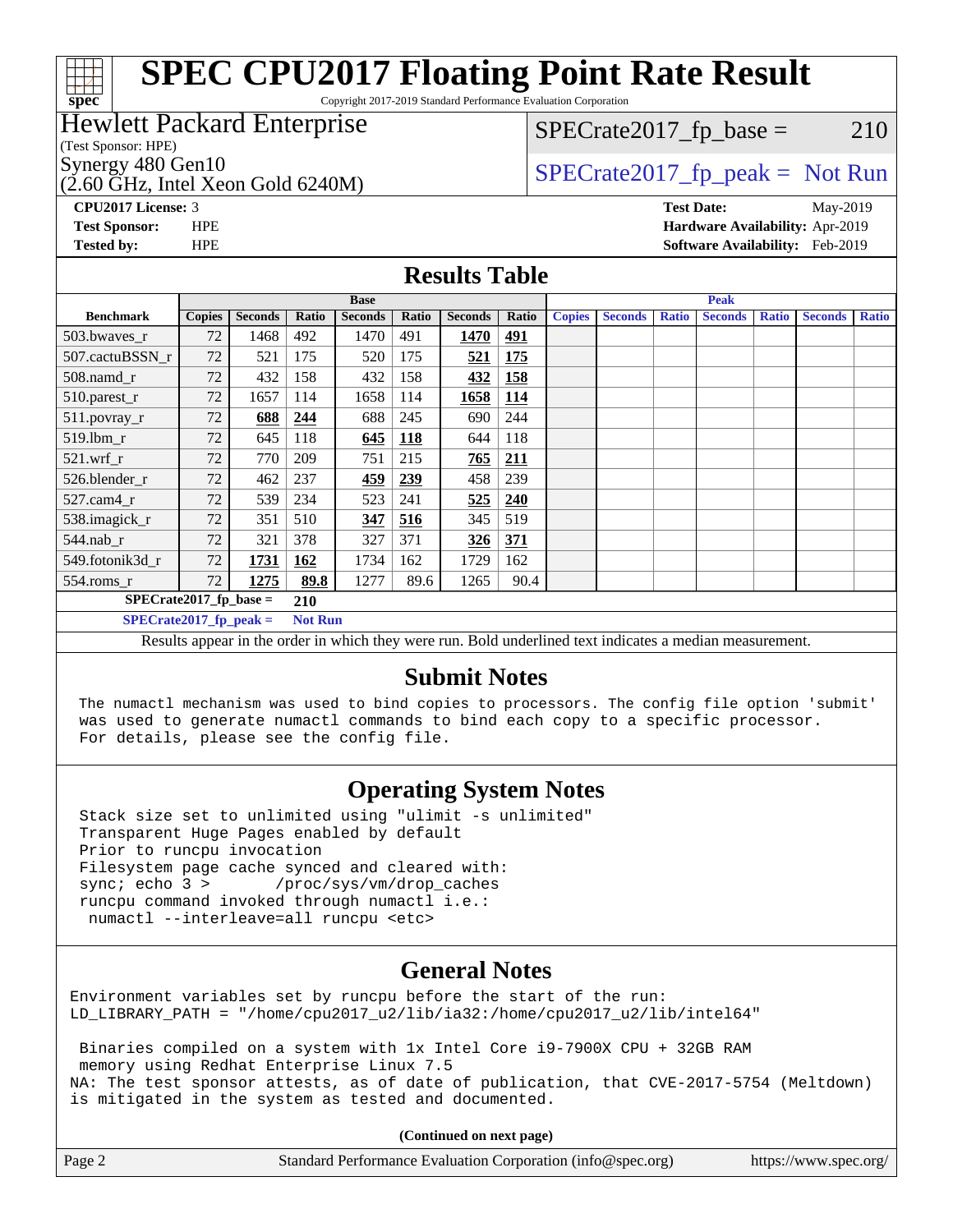# **[SPEC CPU2017 Floating Point Rate Result](http://www.spec.org/auto/cpu2017/Docs/result-fields.html#SPECCPU2017FloatingPointRateResult)**

Copyright 2017-2019 Standard Performance Evaluation Corporation

### Hewlett Packard Enterprise

 $SPECTate2017<sub>fr</sub> base = 210$ 

### (Test Sponsor: HPE)

(2.60 GHz, Intel Xeon Gold 6240M)

Synergy 480 Gen10  $SPECrate2017$  fp\_peak = Not Run

**[spec](http://www.spec.org/)**<sup>®</sup>

**[Tested by:](http://www.spec.org/auto/cpu2017/Docs/result-fields.html#Testedby)** HPE **[Software Availability:](http://www.spec.org/auto/cpu2017/Docs/result-fields.html#SoftwareAvailability)** Feb-2019

**[CPU2017 License:](http://www.spec.org/auto/cpu2017/Docs/result-fields.html#CPU2017License)** 3 **[Test Date:](http://www.spec.org/auto/cpu2017/Docs/result-fields.html#TestDate)** May-2019 **[Test Sponsor:](http://www.spec.org/auto/cpu2017/Docs/result-fields.html#TestSponsor)** HPE **[Hardware Availability:](http://www.spec.org/auto/cpu2017/Docs/result-fields.html#HardwareAvailability)** Apr-2019

#### **[General Notes \(Continued\)](http://www.spec.org/auto/cpu2017/Docs/result-fields.html#GeneralNotes)**

Yes: The test sponsor attests, as of date of publication, that CVE-2017-5753 (Spectre variant 1) is mitigated in the system as tested and documented. Yes: The test sponsor attests, as of date of publication, that CVE-2017-5715 (Spectre variant 2) is mitigated in the system as tested and documented.

#### **[Platform Notes](http://www.spec.org/auto/cpu2017/Docs/result-fields.html#PlatformNotes)**

Page 3 Standard Performance Evaluation Corporation [\(info@spec.org\)](mailto:info@spec.org) <https://www.spec.org/> BIOS Configuration: Thermal Configuration set to Maximum Cooling Memory Patrol Scrubbing set to Disabled LLC Prefetch set to Enabled LLC Dead Line Allocation set to Disabled Enhanced Processor Performance set to Enabled Workload Profile set to General Throughput Compute Workload Profile set to Custom Energy/Performance Bias set to Balanced Performance Sysinfo program /home/cpu2017\_u2/bin/sysinfo Rev: r5974 of 2018-05-19 9bcde8f2999c33d61f64985e45859ea9 running on sy480g10-2 Fri May 31 22:14:27 2019 SUT (System Under Test) info as seen by some common utilities. For more information on this section, see <https://www.spec.org/cpu2017/Docs/config.html#sysinfo> From /proc/cpuinfo model name : Intel(R) Xeon(R) Gold 6240M CPU @ 2.60GHz 2 "physical id"s (chips) 72 "processors" cores, siblings (Caution: counting these is hw and system dependent. The following excerpts from /proc/cpuinfo might not be reliable. Use with caution.) cpu cores : 18 siblings : 36 physical 0: cores 0 1 2 3 8 9 10 11 16 17 18 19 20 24 25 26 27 physical 1: cores 0 1 2 3 8 9 10 11 16 17 18 19 20 24 25 26 27 From lscpu: Architecture: x86\_64 CPU op-mode(s): 32-bit, 64-bit Byte Order: Little Endian  $CPU(s):$  72 On-line CPU(s) list: 0-71 Thread(s) per core: 2 Core(s) per socket: 18 Socket(s): 2 NUMA node(s): 4 Vendor ID: GenuineIntel **(Continued on next page)**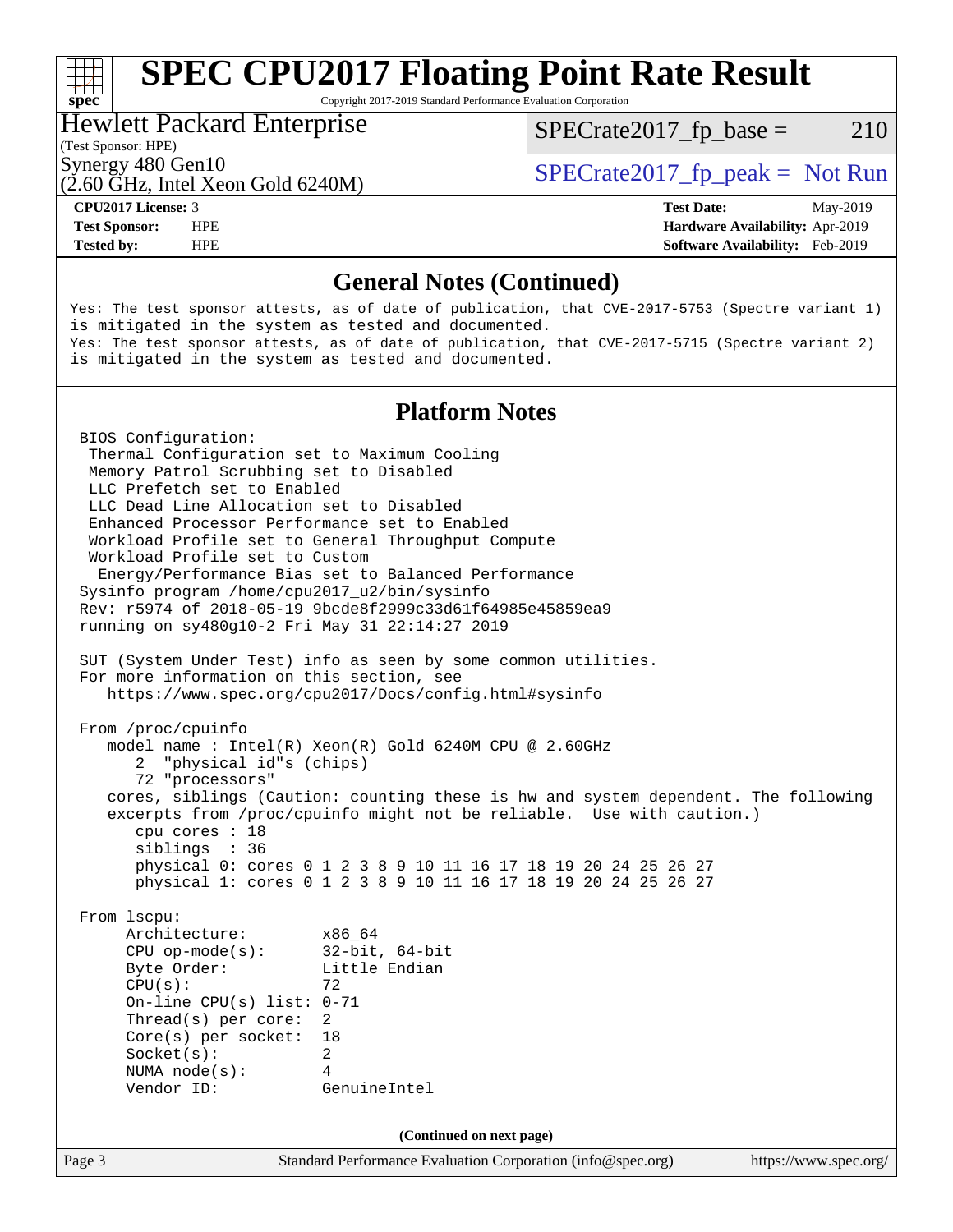# **[spec](http://www.spec.org/)**

# **[SPEC CPU2017 Floating Point Rate Result](http://www.spec.org/auto/cpu2017/Docs/result-fields.html#SPECCPU2017FloatingPointRateResult)**

Copyright 2017-2019 Standard Performance Evaluation Corporation

### Hewlett Packard Enterprise

 $SPECrate2017_fp\_base = 210$ 

(Test Sponsor: HPE)

 $(2.60 \text{ GHz}, \text{Intel Xeon Gold } 6240 \text{M})$ 

Synergy 480 Gen10<br>  $\begin{array}{r} \text{Specrate2017\_fp\_peak = Not Run} \\ \text{Specrate2017\_fp\_peak = Not Run} \end{array}$ 

**[CPU2017 License:](http://www.spec.org/auto/cpu2017/Docs/result-fields.html#CPU2017License)** 3 **[Test Date:](http://www.spec.org/auto/cpu2017/Docs/result-fields.html#TestDate)** May-2019 **[Test Sponsor:](http://www.spec.org/auto/cpu2017/Docs/result-fields.html#TestSponsor)** HPE **[Hardware Availability:](http://www.spec.org/auto/cpu2017/Docs/result-fields.html#HardwareAvailability)** Apr-2019 **[Tested by:](http://www.spec.org/auto/cpu2017/Docs/result-fields.html#Testedby)** HPE **[Software Availability:](http://www.spec.org/auto/cpu2017/Docs/result-fields.html#SoftwareAvailability)** Feb-2019

#### **[Platform Notes \(Continued\)](http://www.spec.org/auto/cpu2017/Docs/result-fields.html#PlatformNotes)**

| CPU family:                                                                          | 6                                                                                    |  |  |  |  |  |
|--------------------------------------------------------------------------------------|--------------------------------------------------------------------------------------|--|--|--|--|--|
| Model:                                                                               | 85                                                                                   |  |  |  |  |  |
| Model name:                                                                          | $Intel(R) Xeon(R) Gold 6240M CPU @ 2.60GHz$                                          |  |  |  |  |  |
| Stepping:                                                                            | 7                                                                                    |  |  |  |  |  |
| CPU MHz:                                                                             | 2600.000                                                                             |  |  |  |  |  |
| BogoMIPS:                                                                            | 5200.00                                                                              |  |  |  |  |  |
| Virtualization:                                                                      | $VT - x$                                                                             |  |  |  |  |  |
| L1d cache:                                                                           | 32K                                                                                  |  |  |  |  |  |
| Lli cache:                                                                           | 32K                                                                                  |  |  |  |  |  |
| L2 cache:                                                                            | 1024K                                                                                |  |  |  |  |  |
| L3 cache:                                                                            | 25344K                                                                               |  |  |  |  |  |
| NUMA node0 $CPU(s): 0-8, 36-44$                                                      |                                                                                      |  |  |  |  |  |
| NUMA node1 CPU(s): 9-17,45-53                                                        |                                                                                      |  |  |  |  |  |
| NUMA node2 CPU(s): 18-26,54-62                                                       |                                                                                      |  |  |  |  |  |
| NUMA node3 CPU(s):                                                                   | 27–35,63–71                                                                          |  |  |  |  |  |
| Flaqs:                                                                               | fpu vme de pse tsc msr pae mce cx8 apic sep mtrr pge mca cmov                        |  |  |  |  |  |
|                                                                                      | pat pse36 clflush dts acpi mmx fxsr sse sse2 ss ht tm pbe syscall nx pdpelgb rdtscp  |  |  |  |  |  |
|                                                                                      | lm constant_tsc art arch_perfmon pebs bts rep_good nopl xtopology nonstop_tsc cpuid  |  |  |  |  |  |
|                                                                                      | aperfmperf tsc_known_freq pni pclmulqdq dtes64 monitor ds_cpl vmx smx est tm2 ssse3  |  |  |  |  |  |
|                                                                                      | sdbg fma cx16 xtpr pdcm pcid dca sse4_1 sse4_2 x2apic movbe popcnt                   |  |  |  |  |  |
|                                                                                      | tsc_deadline_timer aes xsave avx f16c rdrand lahf_lm abm 3dnowprefetch cpuid_fault   |  |  |  |  |  |
|                                                                                      | epb cat_13 cdp_13 invpcid_single intel_ppin mba tpr_shadow vnmi flexpriority ept     |  |  |  |  |  |
|                                                                                      | vpid fsgsbase tsc_adjust bmil hle avx2 smep bmi2 erms invpcid rtm cqm mpx rdt_a      |  |  |  |  |  |
|                                                                                      | avx512f avx512dq rdseed adx smap clflushopt clwb intel_pt avx512cd avx512bw avx512vl |  |  |  |  |  |
|                                                                                      | xsaveopt xsavec xgetbvl xsaves cqm_llc cqm_occup_llc cqm_mbm_total cqm_mbm_local     |  |  |  |  |  |
| ibpb ibrs stibp dtherm ida arat pln pts pku ospke avx512_vnni arch_capabilities ssbd |                                                                                      |  |  |  |  |  |
|                                                                                      |                                                                                      |  |  |  |  |  |
| /proc/cpuinfo cache data                                                             |                                                                                      |  |  |  |  |  |
| cache size : 25344 KB                                                                |                                                                                      |  |  |  |  |  |
|                                                                                      |                                                                                      |  |  |  |  |  |
|                                                                                      | From numactl --hardware WARNING: a numactl 'node' might or might not correspond to a |  |  |  |  |  |
| physical chip.                                                                       |                                                                                      |  |  |  |  |  |
| $available: 4 nodes (0-3)$                                                           |                                                                                      |  |  |  |  |  |
|                                                                                      | node 0 cpus: 0 1 2 3 4 5 6 7 8 36 37 38 39 40 41 42 43 44                            |  |  |  |  |  |
| node 0 size: 96278 MB                                                                |                                                                                      |  |  |  |  |  |
| node 0 free: 95871 MB                                                                |                                                                                      |  |  |  |  |  |
|                                                                                      | node 1 cpus: 9 10 11 12 13 14 15 16 17 45 46 47 48 49 50 51 52 53                    |  |  |  |  |  |
| node 1 size: 96735 MB                                                                |                                                                                      |  |  |  |  |  |
| node 1 free: 96468 MB                                                                |                                                                                      |  |  |  |  |  |
|                                                                                      | node 2 cpus: 18 19 20 21 22 23 24 25 26 54 55 56 57 58 59 60 61 62                   |  |  |  |  |  |
| node 2 size: 96764 MB                                                                |                                                                                      |  |  |  |  |  |
| node 2 free: 96619 MB                                                                |                                                                                      |  |  |  |  |  |
|                                                                                      | node 3 cpus: 27 28 29 30 31 32 33 34 35 63 64 65 66 67 68 69 70 71                   |  |  |  |  |  |
| node 3 size: 96565 MB                                                                |                                                                                      |  |  |  |  |  |
| node 3 free: 96390 MB                                                                |                                                                                      |  |  |  |  |  |
| node distances:                                                                      |                                                                                      |  |  |  |  |  |
| $0 \quad 1$<br>node<br>2<br>3                                                        |                                                                                      |  |  |  |  |  |
|                                                                                      |                                                                                      |  |  |  |  |  |
| (Continued on next page)                                                             |                                                                                      |  |  |  |  |  |
|                                                                                      |                                                                                      |  |  |  |  |  |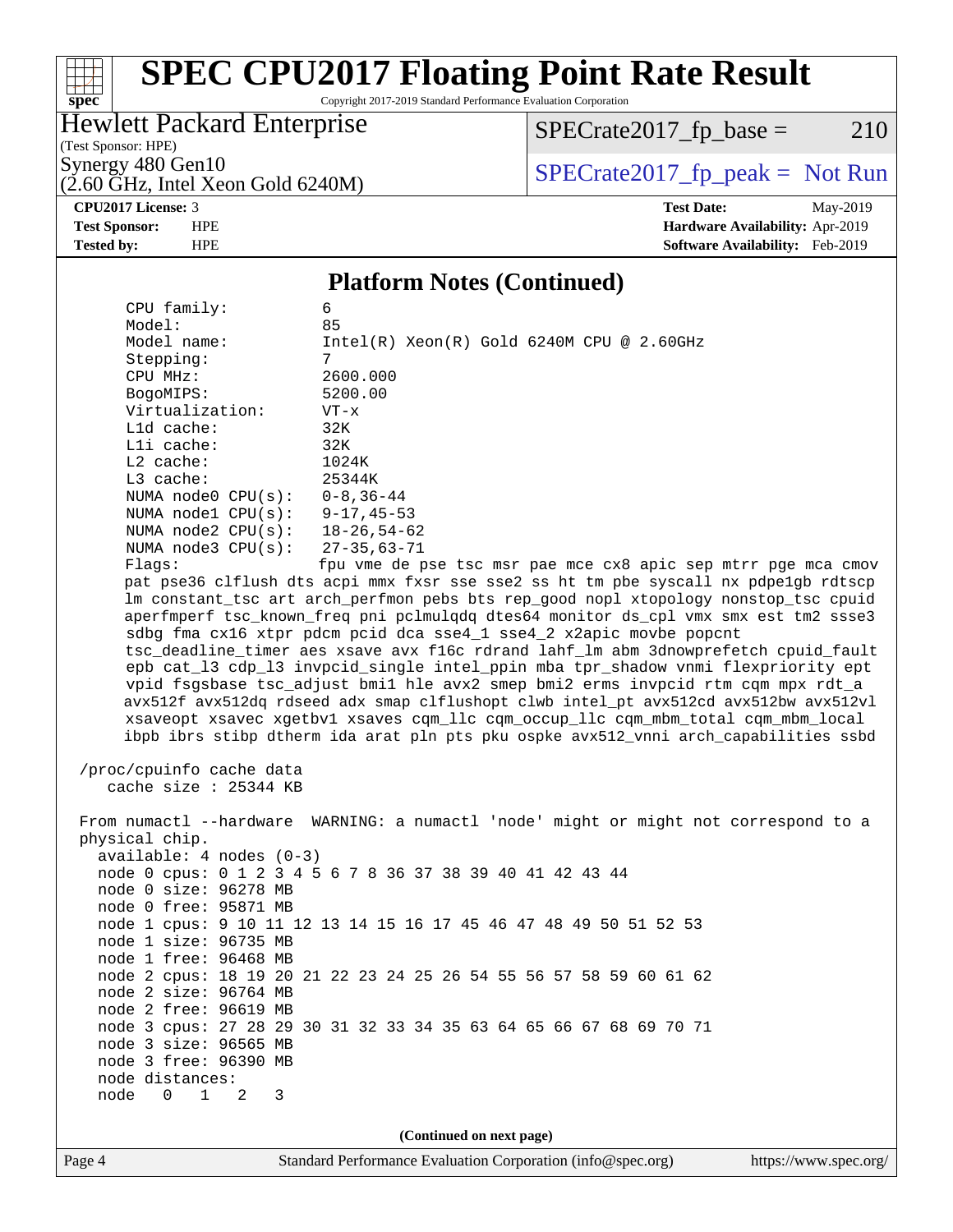| <b>SPEC CPU2017 Floating Point Rate Result</b><br>Copyright 2017-2019 Standard Performance Evaluation Corporation<br>spec <sup>®</sup>                                                                                                                                                                                                                                                                                              |                                  |
|-------------------------------------------------------------------------------------------------------------------------------------------------------------------------------------------------------------------------------------------------------------------------------------------------------------------------------------------------------------------------------------------------------------------------------------|----------------------------------|
| <b>Hewlett Packard Enterprise</b><br>(Test Sponsor: HPE)                                                                                                                                                                                                                                                                                                                                                                            | $SPECrate2017fp base =$<br>210   |
| Synergy 480 Gen10<br>$(2.60 \text{ GHz}, \text{Intel Xeon Gold } 6240 \text{M})$                                                                                                                                                                                                                                                                                                                                                    | $SPECTate2017$ fp peak = Not Run |
| CPU <sub>2017</sub> License: 3                                                                                                                                                                                                                                                                                                                                                                                                      | <b>Test Date:</b><br>May-2019    |
| <b>Test Sponsor:</b><br><b>HPE</b>                                                                                                                                                                                                                                                                                                                                                                                                  | Hardware Availability: Apr-2019  |
| <b>HPE</b><br><b>Tested by:</b>                                                                                                                                                                                                                                                                                                                                                                                                     | Software Availability: Feb-2019  |
| <b>Platform Notes (Continued)</b>                                                                                                                                                                                                                                                                                                                                                                                                   |                                  |
| 31 31<br>0 :<br>10<br>21                                                                                                                                                                                                                                                                                                                                                                                                            |                                  |
| 1:<br>21<br>10<br>31<br>31<br>2:<br>31<br>31<br>10 21                                                                                                                                                                                                                                                                                                                                                                               |                                  |
| 3:<br>31<br>31<br>21<br>10                                                                                                                                                                                                                                                                                                                                                                                                          |                                  |
| From /proc/meminfo<br>MemTotal:<br>395617160 kB<br>HugePages_Total:<br>0<br>Hugepagesize:<br>2048 kB                                                                                                                                                                                                                                                                                                                                |                                  |
| From /etc/*release* /etc/*version*<br>os-release:<br>NAME="SLES"<br>VERSION="15"<br>VERSION_ID="15"<br>PRETTY_NAME="SUSE Linux Enterprise Server 15"<br>ID="sles"<br>ID LIKE="suse"<br>$ANSI$ _COLOR="0;32"<br>CPE_NAME="cpe:/o:suse:sles:15"                                                                                                                                                                                       |                                  |
| uname $-a$ :<br>Linux sy480g10-2 4.12.14-23-default #1 SMP Tue May 29 21:04:44 UTC 2018 (cd0437b)<br>x86_64 x86_64 x86_64 GNU/Linux                                                                                                                                                                                                                                                                                                 |                                  |
| Kernel self-reported vulnerability status:                                                                                                                                                                                                                                                                                                                                                                                          |                                  |
| CVE-2017-5754 (Meltdown):<br>Not affected<br>CVE-2017-5753 (Spectre variant 1): Mitigation: __user pointer sanitization<br>CVE-2017-5715 (Spectre variant 2): Mitigation: Indirect Branch Restricted Speculation,<br>IBPB, IBRS_FW                                                                                                                                                                                                  |                                  |
| run-level 3 May 31 22:12                                                                                                                                                                                                                                                                                                                                                                                                            |                                  |
| SPEC is set to: /home/cpu2017_u2<br>Filesystem<br>Type Size Used Avail Use% Mounted on<br>/dev/sdb2 btrfs 371G 92G 279G 25% /home                                                                                                                                                                                                                                                                                                   |                                  |
| Additional information from dmidecode follows. WARNING: Use caution when you interpret<br>this section. The 'dmidecode' program reads system data which is "intended to allow<br>hardware to be accurately determined", but the intent may not be met, as there are<br>frequent changes to hardware, firmware, and the "DMTF SMBIOS" standard.<br>BIOS HPE 142 02/02/2019<br>Memory:<br>24x UNKNOWN NOT AVAILABLE 16 GB 2 rank 2933 |                                  |
| (End of data from sysinfo program)                                                                                                                                                                                                                                                                                                                                                                                                  |                                  |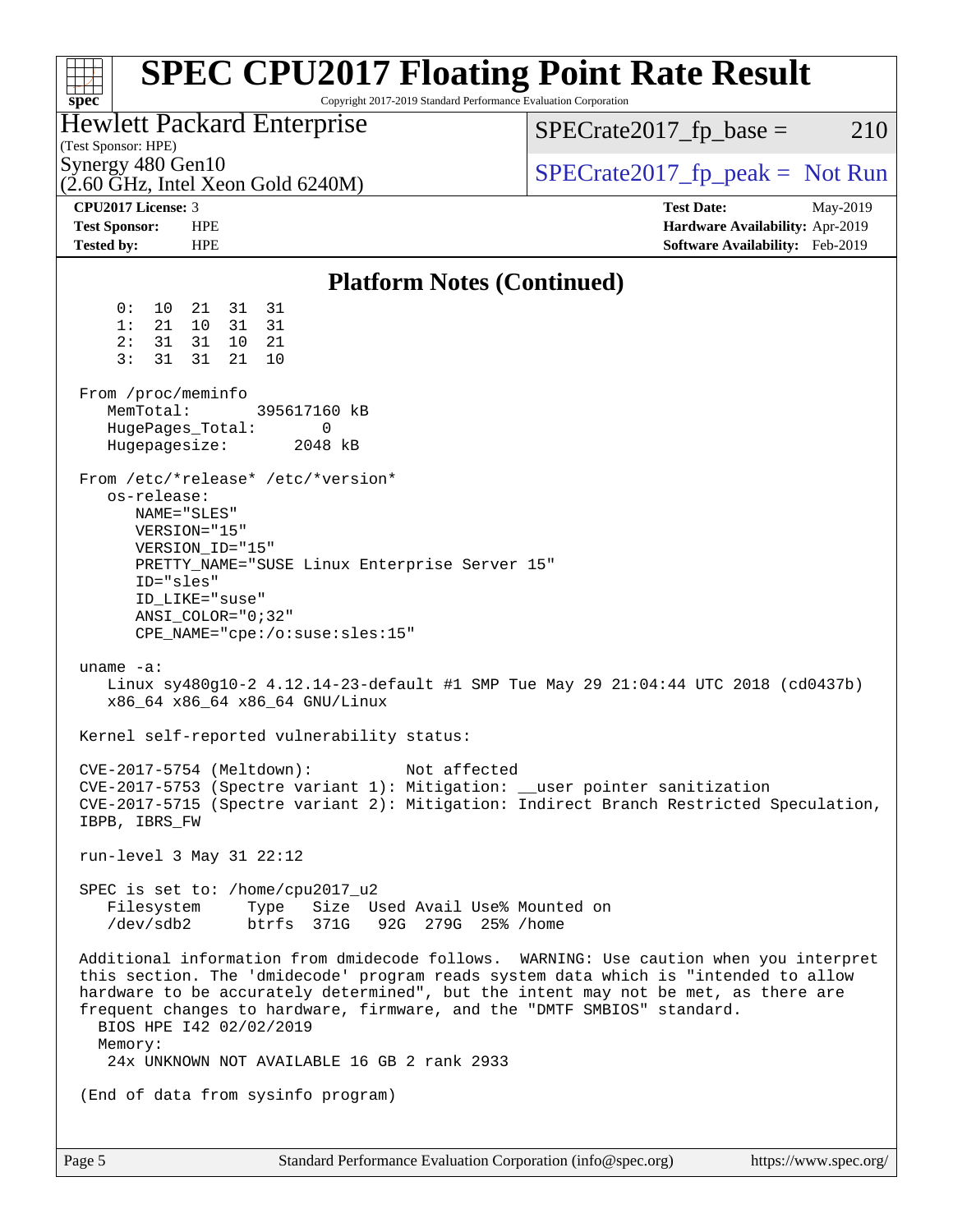#### $\pm$ **[spec](http://www.spec.org/)**

# **[SPEC CPU2017 Floating Point Rate Result](http://www.spec.org/auto/cpu2017/Docs/result-fields.html#SPECCPU2017FloatingPointRateResult)**

Copyright 2017-2019 Standard Performance Evaluation Corporation

### Hewlett Packard Enterprise

 $SPECrate2017_fp\_base = 210$ 

#### (Test Sponsor: HPE)

 $(2.60 \text{ GHz}, \text{Intel Xeon}$  Gold 6240M)

Synergy 480 Gen10<br>  $\begin{array}{r} \text{Specrate2017\_fp\_peak = Not Run} \\ \text{Specrate2017\_fp\_peak = Not Run} \end{array}$ 

**[Tested by:](http://www.spec.org/auto/cpu2017/Docs/result-fields.html#Testedby)** HPE **[Software Availability:](http://www.spec.org/auto/cpu2017/Docs/result-fields.html#SoftwareAvailability)** Feb-2019

**[CPU2017 License:](http://www.spec.org/auto/cpu2017/Docs/result-fields.html#CPU2017License)** 3 **[Test Date:](http://www.spec.org/auto/cpu2017/Docs/result-fields.html#TestDate)** May-2019 **[Test Sponsor:](http://www.spec.org/auto/cpu2017/Docs/result-fields.html#TestSponsor)** HPE **[Hardware Availability:](http://www.spec.org/auto/cpu2017/Docs/result-fields.html#HardwareAvailability)** Apr-2019

#### **[Compiler Version Notes](http://www.spec.org/auto/cpu2017/Docs/result-fields.html#CompilerVersionNotes)**

| $CC$ 519.1bm_ $r$ (base) 538.imagick_ $r$ (base) 544.nab_ $r$ (base)                                                                                                                        |                       |
|---------------------------------------------------------------------------------------------------------------------------------------------------------------------------------------------|-----------------------|
| Intel(R) C Intel(R) 64 Compiler for applications running on Intel(R) 64,<br>Version 19.0.2.187 Build 20190117                                                                               |                       |
| Copyright (C) 1985-2019 Intel Corporation. All rights reserved.<br>________________________________                                                                                         |                       |
| $CXXC 508.namd_r(base) 510.parest_r(base)$                                                                                                                                                  |                       |
|                                                                                                                                                                                             |                       |
| Intel(R) $C++$ Intel(R) 64 Compiler for applications running on Intel(R) 64,<br>Version 19.0.2.187 Build 20190117<br>Copyright (C) 1985-2019 Intel Corporation. All rights reserved.        |                       |
| $CC$ 511.povray $r(base)$ 526.blender $r(base)$                                                                                                                                             |                       |
| Intel(R) $C++$ Intel(R) 64 Compiler for applications running on Intel(R) 64,<br>Version 19.0.2.187 Build 20190117<br>Copyright (C) 1985-2019 Intel Corporation. All rights reserved.        |                       |
| Intel(R) C Intel(R) 64 Compiler for applications running on Intel(R) 64,<br>Version 19.0.2.187 Build 20190117                                                                               |                       |
| Copyright (C) 1985-2019 Intel Corporation. All rights reserved.                                                                                                                             |                       |
| FC 507.cactuBSSN_r(base)                                                                                                                                                                    |                       |
| Intel(R) $C++$ Intel(R) 64 Compiler for applications running on Intel(R) 64,<br>Version 19.0.2.187 Build 20190117                                                                           |                       |
| Copyright (C) 1985-2019 Intel Corporation. All rights reserved.<br>Intel(R) C Intel(R) 64 Compiler for applications running on Intel(R) 64,                                                 |                       |
| Version 19.0.2.187 Build 20190117<br>Copyright (C) 1985-2019 Intel Corporation. All rights reserved.<br>$Intel(R)$ Fortran Intel(R) 64 Compiler for applications running on Intel(R)        |                       |
| 64, Version 19.0.2.187 Build 20190117<br>Copyright (C) 1985-2019 Intel Corporation. All rights reserved.                                                                                    |                       |
|                                                                                                                                                                                             |                       |
| 503.bwaves_r(base) 549.fotonik3d_r(base) 554.roms_r(base)<br>FC                                                                                                                             |                       |
| $Intel(R)$ Fortran Intel(R) 64 Compiler for applications running on Intel(R)<br>64, Version 19.0.2.187 Build 20190117<br>Copyright (C) 1985-2019 Intel Corporation.<br>All rights reserved. |                       |
|                                                                                                                                                                                             |                       |
| (Continued on next page)                                                                                                                                                                    |                       |
| Standard Performance Evaluation Corporation (info@spec.org)<br>Page 6                                                                                                                       | https://www.spec.org/ |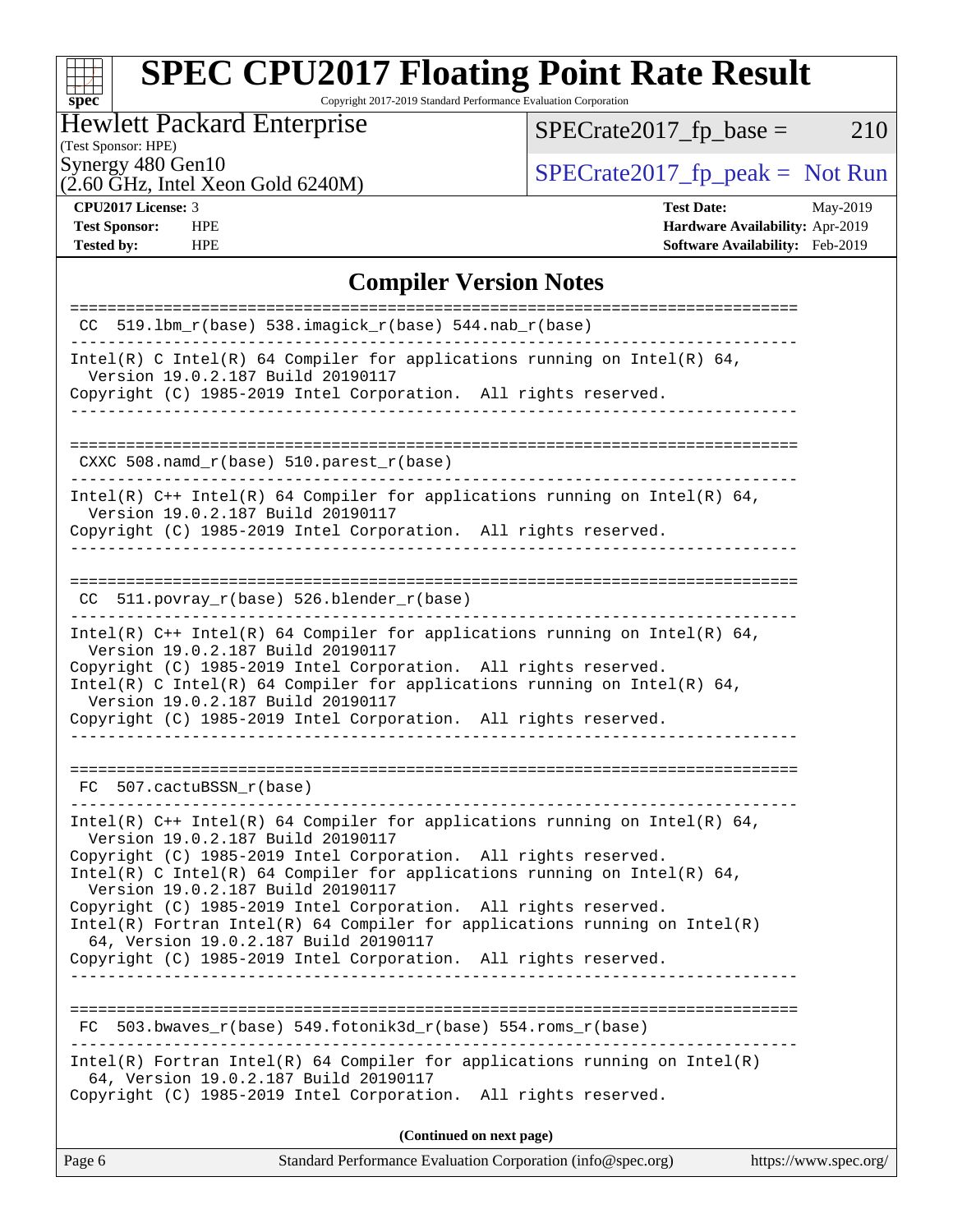#### **[SPEC CPU2017 Floating Point Rate Result](http://www.spec.org/auto/cpu2017/Docs/result-fields.html#SPECCPU2017FloatingPointRateResult)** ti h **[spec](http://www.spec.org/)** Copyright 2017-2019 Standard Performance Evaluation Corporation

#### Hewlett Packard Enterprise

 $SPECTate2017<sub>fr</sub> base = 210$ 

(Test Sponsor: HPE)

 $(2.60 \text{ GHz}, \text{Intel Xeon Gold } 6240 \text{M})$ 

Synergy 480 Gen10  $S^{perg}$  [SPECrate2017\\_fp\\_peak =](http://www.spec.org/auto/cpu2017/Docs/result-fields.html#SPECrate2017fppeak) Not Run

**[CPU2017 License:](http://www.spec.org/auto/cpu2017/Docs/result-fields.html#CPU2017License)** 3 **[Test Date:](http://www.spec.org/auto/cpu2017/Docs/result-fields.html#TestDate)** May-2019 **[Test Sponsor:](http://www.spec.org/auto/cpu2017/Docs/result-fields.html#TestSponsor)** HPE **[Hardware Availability:](http://www.spec.org/auto/cpu2017/Docs/result-fields.html#HardwareAvailability)** Apr-2019 **[Tested by:](http://www.spec.org/auto/cpu2017/Docs/result-fields.html#Testedby)** HPE **[Software Availability:](http://www.spec.org/auto/cpu2017/Docs/result-fields.html#SoftwareAvailability)** Feb-2019

### **[Compiler Version Notes \(Continued\)](http://www.spec.org/auto/cpu2017/Docs/result-fields.html#CompilerVersionNotes)**

==============================================================================  $CC$  521.wrf $r(base)$  527.cam $4$  $r(base)$ 

------------------------------------------------------------------------------ Intel(R) Fortran Intel(R) 64 Compiler for applications running on Intel(R) 64, Version 19.0.2.187 Build 20190117 Copyright (C) 1985-2019 Intel Corporation. All rights reserved. Intel(R) C Intel(R) 64 Compiler for applications running on Intel(R) 64, Version 19.0.2.187 Build 20190117 Copyright (C) 1985-2019 Intel Corporation. All rights reserved.

------------------------------------------------------------------------------

------------------------------------------------------------------------------

### **[Base Compiler Invocation](http://www.spec.org/auto/cpu2017/Docs/result-fields.html#BaseCompilerInvocation)**

[C benchmarks](http://www.spec.org/auto/cpu2017/Docs/result-fields.html#Cbenchmarks): [icc -m64 -std=c11](http://www.spec.org/cpu2017/results/res2019q3/cpu2017-20190624-15622.flags.html#user_CCbase_intel_icc_64bit_c11_33ee0cdaae7deeeab2a9725423ba97205ce30f63b9926c2519791662299b76a0318f32ddfffdc46587804de3178b4f9328c46fa7c2b0cd779d7a61945c91cd35)

[C++ benchmarks:](http://www.spec.org/auto/cpu2017/Docs/result-fields.html#CXXbenchmarks) [icpc -m64](http://www.spec.org/cpu2017/results/res2019q3/cpu2017-20190624-15622.flags.html#user_CXXbase_intel_icpc_64bit_4ecb2543ae3f1412ef961e0650ca070fec7b7afdcd6ed48761b84423119d1bf6bdf5cad15b44d48e7256388bc77273b966e5eb805aefd121eb22e9299b2ec9d9)

[Fortran benchmarks](http://www.spec.org/auto/cpu2017/Docs/result-fields.html#Fortranbenchmarks): [ifort -m64](http://www.spec.org/cpu2017/results/res2019q3/cpu2017-20190624-15622.flags.html#user_FCbase_intel_ifort_64bit_24f2bb282fbaeffd6157abe4f878425411749daecae9a33200eee2bee2fe76f3b89351d69a8130dd5949958ce389cf37ff59a95e7a40d588e8d3a57e0c3fd751)

[Benchmarks using both Fortran and C](http://www.spec.org/auto/cpu2017/Docs/result-fields.html#BenchmarksusingbothFortranandC): [ifort -m64](http://www.spec.org/cpu2017/results/res2019q3/cpu2017-20190624-15622.flags.html#user_CC_FCbase_intel_ifort_64bit_24f2bb282fbaeffd6157abe4f878425411749daecae9a33200eee2bee2fe76f3b89351d69a8130dd5949958ce389cf37ff59a95e7a40d588e8d3a57e0c3fd751) [icc -m64 -std=c11](http://www.spec.org/cpu2017/results/res2019q3/cpu2017-20190624-15622.flags.html#user_CC_FCbase_intel_icc_64bit_c11_33ee0cdaae7deeeab2a9725423ba97205ce30f63b9926c2519791662299b76a0318f32ddfffdc46587804de3178b4f9328c46fa7c2b0cd779d7a61945c91cd35)

[Benchmarks using both C and C++](http://www.spec.org/auto/cpu2017/Docs/result-fields.html#BenchmarksusingbothCandCXX): [icpc -m64](http://www.spec.org/cpu2017/results/res2019q3/cpu2017-20190624-15622.flags.html#user_CC_CXXbase_intel_icpc_64bit_4ecb2543ae3f1412ef961e0650ca070fec7b7afdcd6ed48761b84423119d1bf6bdf5cad15b44d48e7256388bc77273b966e5eb805aefd121eb22e9299b2ec9d9) [icc -m64 -std=c11](http://www.spec.org/cpu2017/results/res2019q3/cpu2017-20190624-15622.flags.html#user_CC_CXXbase_intel_icc_64bit_c11_33ee0cdaae7deeeab2a9725423ba97205ce30f63b9926c2519791662299b76a0318f32ddfffdc46587804de3178b4f9328c46fa7c2b0cd779d7a61945c91cd35)

[Benchmarks using Fortran, C, and C++:](http://www.spec.org/auto/cpu2017/Docs/result-fields.html#BenchmarksusingFortranCandCXX) [icpc -m64](http://www.spec.org/cpu2017/results/res2019q3/cpu2017-20190624-15622.flags.html#user_CC_CXX_FCbase_intel_icpc_64bit_4ecb2543ae3f1412ef961e0650ca070fec7b7afdcd6ed48761b84423119d1bf6bdf5cad15b44d48e7256388bc77273b966e5eb805aefd121eb22e9299b2ec9d9) [icc -m64 -std=c11](http://www.spec.org/cpu2017/results/res2019q3/cpu2017-20190624-15622.flags.html#user_CC_CXX_FCbase_intel_icc_64bit_c11_33ee0cdaae7deeeab2a9725423ba97205ce30f63b9926c2519791662299b76a0318f32ddfffdc46587804de3178b4f9328c46fa7c2b0cd779d7a61945c91cd35) [ifort -m64](http://www.spec.org/cpu2017/results/res2019q3/cpu2017-20190624-15622.flags.html#user_CC_CXX_FCbase_intel_ifort_64bit_24f2bb282fbaeffd6157abe4f878425411749daecae9a33200eee2bee2fe76f3b89351d69a8130dd5949958ce389cf37ff59a95e7a40d588e8d3a57e0c3fd751)

## **[Base Portability Flags](http://www.spec.org/auto/cpu2017/Docs/result-fields.html#BasePortabilityFlags)**

 503.bwaves\_r: [-DSPEC\\_LP64](http://www.spec.org/cpu2017/results/res2019q3/cpu2017-20190624-15622.flags.html#suite_basePORTABILITY503_bwaves_r_DSPEC_LP64) 507.cactuBSSN\_r: [-DSPEC\\_LP64](http://www.spec.org/cpu2017/results/res2019q3/cpu2017-20190624-15622.flags.html#suite_basePORTABILITY507_cactuBSSN_r_DSPEC_LP64) 508.namd\_r: [-DSPEC\\_LP64](http://www.spec.org/cpu2017/results/res2019q3/cpu2017-20190624-15622.flags.html#suite_basePORTABILITY508_namd_r_DSPEC_LP64) 510.parest\_r: [-DSPEC\\_LP64](http://www.spec.org/cpu2017/results/res2019q3/cpu2017-20190624-15622.flags.html#suite_basePORTABILITY510_parest_r_DSPEC_LP64) 511.povray\_r: [-DSPEC\\_LP64](http://www.spec.org/cpu2017/results/res2019q3/cpu2017-20190624-15622.flags.html#suite_basePORTABILITY511_povray_r_DSPEC_LP64) 519.lbm\_r: [-DSPEC\\_LP64](http://www.spec.org/cpu2017/results/res2019q3/cpu2017-20190624-15622.flags.html#suite_basePORTABILITY519_lbm_r_DSPEC_LP64) 521.wrf\_r: [-DSPEC\\_LP64](http://www.spec.org/cpu2017/results/res2019q3/cpu2017-20190624-15622.flags.html#suite_basePORTABILITY521_wrf_r_DSPEC_LP64) [-DSPEC\\_CASE\\_FLAG](http://www.spec.org/cpu2017/results/res2019q3/cpu2017-20190624-15622.flags.html#b521.wrf_r_baseCPORTABILITY_DSPEC_CASE_FLAG) [-convert big\\_endian](http://www.spec.org/cpu2017/results/res2019q3/cpu2017-20190624-15622.flags.html#user_baseFPORTABILITY521_wrf_r_convert_big_endian_c3194028bc08c63ac5d04de18c48ce6d347e4e562e8892b8bdbdc0214820426deb8554edfa529a3fb25a586e65a3d812c835984020483e7e73212c4d31a38223) 526.blender\_r: [-DSPEC\\_LP64](http://www.spec.org/cpu2017/results/res2019q3/cpu2017-20190624-15622.flags.html#suite_basePORTABILITY526_blender_r_DSPEC_LP64) [-DSPEC\\_LINUX](http://www.spec.org/cpu2017/results/res2019q3/cpu2017-20190624-15622.flags.html#b526.blender_r_baseCPORTABILITY_DSPEC_LINUX) [-funsigned-char](http://www.spec.org/cpu2017/results/res2019q3/cpu2017-20190624-15622.flags.html#user_baseCPORTABILITY526_blender_r_force_uchar_40c60f00ab013830e2dd6774aeded3ff59883ba5a1fc5fc14077f794d777847726e2a5858cbc7672e36e1b067e7e5c1d9a74f7176df07886a243d7cc18edfe67)

**(Continued on next page)**

Page 7 Standard Performance Evaluation Corporation [\(info@spec.org\)](mailto:info@spec.org) <https://www.spec.org/>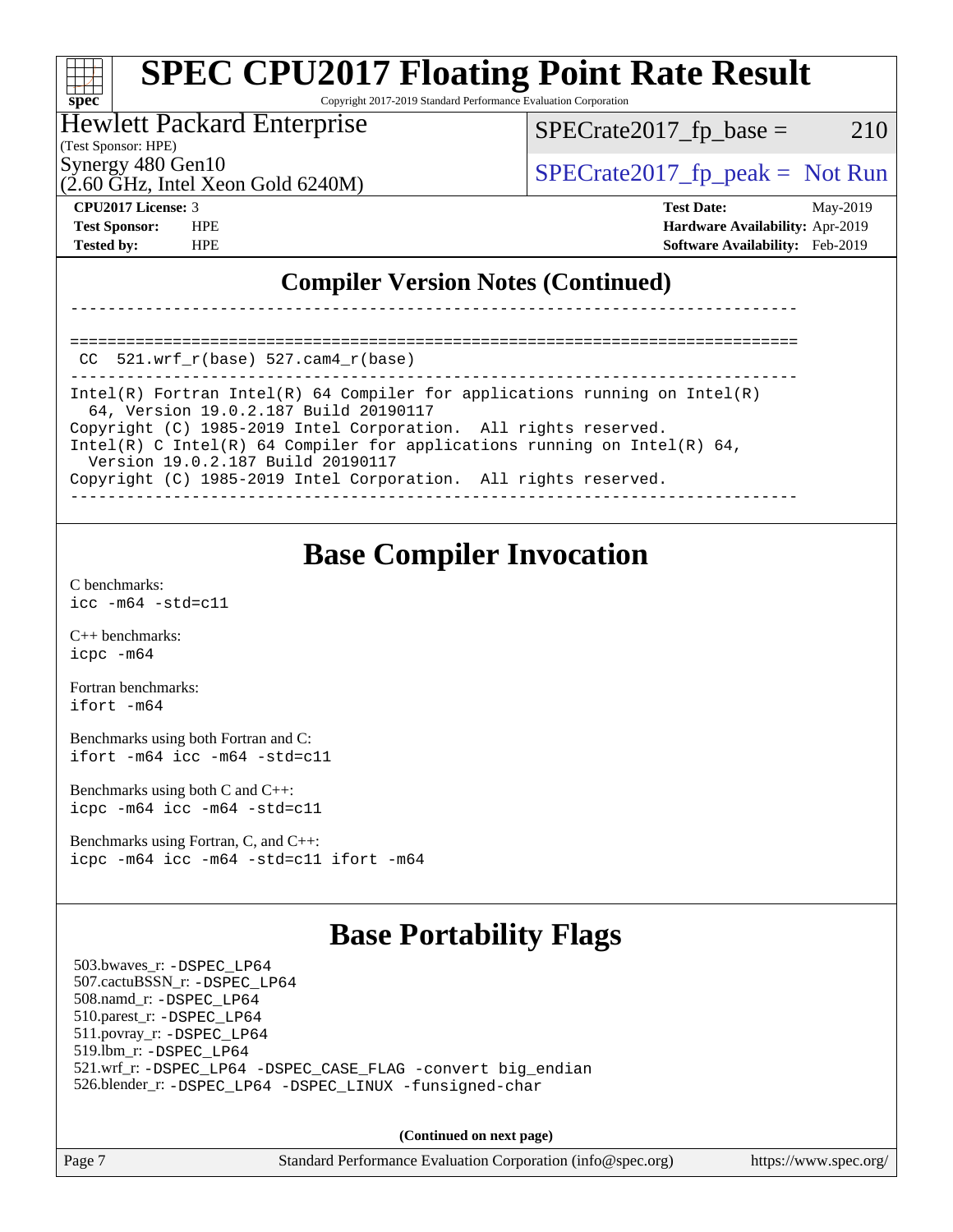#### $+\!+\!$ [spec](http://www.spec.org/)<sup>\*</sup>

# **[SPEC CPU2017 Floating Point Rate Result](http://www.spec.org/auto/cpu2017/Docs/result-fields.html#SPECCPU2017FloatingPointRateResult)**

Copyright 2017-2019 Standard Performance Evaluation Corporation

### Hewlett Packard Enterprise

 $(2.60 \text{ GHz}, \text{Intel Xeon}$  Gold 6240M)

(Test Sponsor: HPE)

 $SPECTate2017<sub>fr</sub> base = 210$ 

Synergy 480 Gen10<br>  $SPECrate2017$  fp\_peak = Not Run

**[CPU2017 License:](http://www.spec.org/auto/cpu2017/Docs/result-fields.html#CPU2017License)** 3 **[Test Date:](http://www.spec.org/auto/cpu2017/Docs/result-fields.html#TestDate)** May-2019 **[Test Sponsor:](http://www.spec.org/auto/cpu2017/Docs/result-fields.html#TestSponsor)** HPE **[Hardware Availability:](http://www.spec.org/auto/cpu2017/Docs/result-fields.html#HardwareAvailability)** Apr-2019 **[Tested by:](http://www.spec.org/auto/cpu2017/Docs/result-fields.html#Testedby)** HPE **[Software Availability:](http://www.spec.org/auto/cpu2017/Docs/result-fields.html#SoftwareAvailability)** Feb-2019

# **[Base Portability Flags \(Continued\)](http://www.spec.org/auto/cpu2017/Docs/result-fields.html#BasePortabilityFlags)**

 527.cam4\_r: [-DSPEC\\_LP64](http://www.spec.org/cpu2017/results/res2019q3/cpu2017-20190624-15622.flags.html#suite_basePORTABILITY527_cam4_r_DSPEC_LP64) [-DSPEC\\_CASE\\_FLAG](http://www.spec.org/cpu2017/results/res2019q3/cpu2017-20190624-15622.flags.html#b527.cam4_r_baseCPORTABILITY_DSPEC_CASE_FLAG) 538.imagick\_r: [-DSPEC\\_LP64](http://www.spec.org/cpu2017/results/res2019q3/cpu2017-20190624-15622.flags.html#suite_basePORTABILITY538_imagick_r_DSPEC_LP64) 544.nab\_r: [-DSPEC\\_LP64](http://www.spec.org/cpu2017/results/res2019q3/cpu2017-20190624-15622.flags.html#suite_basePORTABILITY544_nab_r_DSPEC_LP64) 549.fotonik3d\_r: [-DSPEC\\_LP64](http://www.spec.org/cpu2017/results/res2019q3/cpu2017-20190624-15622.flags.html#suite_basePORTABILITY549_fotonik3d_r_DSPEC_LP64) 554.roms\_r: [-DSPEC\\_LP64](http://www.spec.org/cpu2017/results/res2019q3/cpu2017-20190624-15622.flags.html#suite_basePORTABILITY554_roms_r_DSPEC_LP64)

## **[Base Optimization Flags](http://www.spec.org/auto/cpu2017/Docs/result-fields.html#BaseOptimizationFlags)**

[C benchmarks](http://www.spec.org/auto/cpu2017/Docs/result-fields.html#Cbenchmarks): [-xCORE-AVX2](http://www.spec.org/cpu2017/results/res2019q3/cpu2017-20190624-15622.flags.html#user_CCbase_f-xCORE-AVX2) [-ipo](http://www.spec.org/cpu2017/results/res2019q3/cpu2017-20190624-15622.flags.html#user_CCbase_f-ipo) [-O3](http://www.spec.org/cpu2017/results/res2019q3/cpu2017-20190624-15622.flags.html#user_CCbase_f-O3) [-no-prec-div](http://www.spec.org/cpu2017/results/res2019q3/cpu2017-20190624-15622.flags.html#user_CCbase_f-no-prec-div) [-qopt-prefetch](http://www.spec.org/cpu2017/results/res2019q3/cpu2017-20190624-15622.flags.html#user_CCbase_f-qopt-prefetch) [-ffinite-math-only](http://www.spec.org/cpu2017/results/res2019q3/cpu2017-20190624-15622.flags.html#user_CCbase_f_finite_math_only_cb91587bd2077682c4b38af759c288ed7c732db004271a9512da14a4f8007909a5f1427ecbf1a0fb78ff2a814402c6114ac565ca162485bbcae155b5e4258871) [-qopt-mem-layout-trans=4](http://www.spec.org/cpu2017/results/res2019q3/cpu2017-20190624-15622.flags.html#user_CCbase_f-qopt-mem-layout-trans_fa39e755916c150a61361b7846f310bcdf6f04e385ef281cadf3647acec3f0ae266d1a1d22d972a7087a248fd4e6ca390a3634700869573d231a252c784941a8) [C++ benchmarks:](http://www.spec.org/auto/cpu2017/Docs/result-fields.html#CXXbenchmarks) [-xCORE-AVX2](http://www.spec.org/cpu2017/results/res2019q3/cpu2017-20190624-15622.flags.html#user_CXXbase_f-xCORE-AVX2) [-ipo](http://www.spec.org/cpu2017/results/res2019q3/cpu2017-20190624-15622.flags.html#user_CXXbase_f-ipo) [-O3](http://www.spec.org/cpu2017/results/res2019q3/cpu2017-20190624-15622.flags.html#user_CXXbase_f-O3) [-no-prec-div](http://www.spec.org/cpu2017/results/res2019q3/cpu2017-20190624-15622.flags.html#user_CXXbase_f-no-prec-div) [-qopt-prefetch](http://www.spec.org/cpu2017/results/res2019q3/cpu2017-20190624-15622.flags.html#user_CXXbase_f-qopt-prefetch) [-ffinite-math-only](http://www.spec.org/cpu2017/results/res2019q3/cpu2017-20190624-15622.flags.html#user_CXXbase_f_finite_math_only_cb91587bd2077682c4b38af759c288ed7c732db004271a9512da14a4f8007909a5f1427ecbf1a0fb78ff2a814402c6114ac565ca162485bbcae155b5e4258871) [-qopt-mem-layout-trans=4](http://www.spec.org/cpu2017/results/res2019q3/cpu2017-20190624-15622.flags.html#user_CXXbase_f-qopt-mem-layout-trans_fa39e755916c150a61361b7846f310bcdf6f04e385ef281cadf3647acec3f0ae266d1a1d22d972a7087a248fd4e6ca390a3634700869573d231a252c784941a8) [Fortran benchmarks](http://www.spec.org/auto/cpu2017/Docs/result-fields.html#Fortranbenchmarks): [-xCORE-AVX2](http://www.spec.org/cpu2017/results/res2019q3/cpu2017-20190624-15622.flags.html#user_FCbase_f-xCORE-AVX2) [-ipo](http://www.spec.org/cpu2017/results/res2019q3/cpu2017-20190624-15622.flags.html#user_FCbase_f-ipo) [-O3](http://www.spec.org/cpu2017/results/res2019q3/cpu2017-20190624-15622.flags.html#user_FCbase_f-O3) [-no-prec-div](http://www.spec.org/cpu2017/results/res2019q3/cpu2017-20190624-15622.flags.html#user_FCbase_f-no-prec-div) [-qopt-prefetch](http://www.spec.org/cpu2017/results/res2019q3/cpu2017-20190624-15622.flags.html#user_FCbase_f-qopt-prefetch) [-ffinite-math-only](http://www.spec.org/cpu2017/results/res2019q3/cpu2017-20190624-15622.flags.html#user_FCbase_f_finite_math_only_cb91587bd2077682c4b38af759c288ed7c732db004271a9512da14a4f8007909a5f1427ecbf1a0fb78ff2a814402c6114ac565ca162485bbcae155b5e4258871) [-qopt-mem-layout-trans=4](http://www.spec.org/cpu2017/results/res2019q3/cpu2017-20190624-15622.flags.html#user_FCbase_f-qopt-mem-layout-trans_fa39e755916c150a61361b7846f310bcdf6f04e385ef281cadf3647acec3f0ae266d1a1d22d972a7087a248fd4e6ca390a3634700869573d231a252c784941a8) [-auto](http://www.spec.org/cpu2017/results/res2019q3/cpu2017-20190624-15622.flags.html#user_FCbase_f-auto) [-nostandard-realloc-lhs](http://www.spec.org/cpu2017/results/res2019q3/cpu2017-20190624-15622.flags.html#user_FCbase_f_2003_std_realloc_82b4557e90729c0f113870c07e44d33d6f5a304b4f63d4c15d2d0f1fab99f5daaed73bdb9275d9ae411527f28b936061aa8b9c8f2d63842963b95c9dd6426b8a) [-align array32byte](http://www.spec.org/cpu2017/results/res2019q3/cpu2017-20190624-15622.flags.html#user_FCbase_align_array32byte_b982fe038af199962ba9a80c053b8342c548c85b40b8e86eb3cc33dee0d7986a4af373ac2d51c3f7cf710a18d62fdce2948f201cd044323541f22fc0fffc51b6) [Benchmarks using both Fortran and C](http://www.spec.org/auto/cpu2017/Docs/result-fields.html#BenchmarksusingbothFortranandC): [-xCORE-AVX2](http://www.spec.org/cpu2017/results/res2019q3/cpu2017-20190624-15622.flags.html#user_CC_FCbase_f-xCORE-AVX2) [-ipo](http://www.spec.org/cpu2017/results/res2019q3/cpu2017-20190624-15622.flags.html#user_CC_FCbase_f-ipo) [-O3](http://www.spec.org/cpu2017/results/res2019q3/cpu2017-20190624-15622.flags.html#user_CC_FCbase_f-O3) [-no-prec-div](http://www.spec.org/cpu2017/results/res2019q3/cpu2017-20190624-15622.flags.html#user_CC_FCbase_f-no-prec-div) [-qopt-prefetch](http://www.spec.org/cpu2017/results/res2019q3/cpu2017-20190624-15622.flags.html#user_CC_FCbase_f-qopt-prefetch) [-ffinite-math-only](http://www.spec.org/cpu2017/results/res2019q3/cpu2017-20190624-15622.flags.html#user_CC_FCbase_f_finite_math_only_cb91587bd2077682c4b38af759c288ed7c732db004271a9512da14a4f8007909a5f1427ecbf1a0fb78ff2a814402c6114ac565ca162485bbcae155b5e4258871) [-qopt-mem-layout-trans=4](http://www.spec.org/cpu2017/results/res2019q3/cpu2017-20190624-15622.flags.html#user_CC_FCbase_f-qopt-mem-layout-trans_fa39e755916c150a61361b7846f310bcdf6f04e385ef281cadf3647acec3f0ae266d1a1d22d972a7087a248fd4e6ca390a3634700869573d231a252c784941a8) [-auto](http://www.spec.org/cpu2017/results/res2019q3/cpu2017-20190624-15622.flags.html#user_CC_FCbase_f-auto) [-nostandard-realloc-lhs](http://www.spec.org/cpu2017/results/res2019q3/cpu2017-20190624-15622.flags.html#user_CC_FCbase_f_2003_std_realloc_82b4557e90729c0f113870c07e44d33d6f5a304b4f63d4c15d2d0f1fab99f5daaed73bdb9275d9ae411527f28b936061aa8b9c8f2d63842963b95c9dd6426b8a) [-align array32byte](http://www.spec.org/cpu2017/results/res2019q3/cpu2017-20190624-15622.flags.html#user_CC_FCbase_align_array32byte_b982fe038af199962ba9a80c053b8342c548c85b40b8e86eb3cc33dee0d7986a4af373ac2d51c3f7cf710a18d62fdce2948f201cd044323541f22fc0fffc51b6) [Benchmarks using both C and C++](http://www.spec.org/auto/cpu2017/Docs/result-fields.html#BenchmarksusingbothCandCXX): [-xCORE-AVX2](http://www.spec.org/cpu2017/results/res2019q3/cpu2017-20190624-15622.flags.html#user_CC_CXXbase_f-xCORE-AVX2) [-ipo](http://www.spec.org/cpu2017/results/res2019q3/cpu2017-20190624-15622.flags.html#user_CC_CXXbase_f-ipo) [-O3](http://www.spec.org/cpu2017/results/res2019q3/cpu2017-20190624-15622.flags.html#user_CC_CXXbase_f-O3) [-no-prec-div](http://www.spec.org/cpu2017/results/res2019q3/cpu2017-20190624-15622.flags.html#user_CC_CXXbase_f-no-prec-div) [-qopt-prefetch](http://www.spec.org/cpu2017/results/res2019q3/cpu2017-20190624-15622.flags.html#user_CC_CXXbase_f-qopt-prefetch) [-ffinite-math-only](http://www.spec.org/cpu2017/results/res2019q3/cpu2017-20190624-15622.flags.html#user_CC_CXXbase_f_finite_math_only_cb91587bd2077682c4b38af759c288ed7c732db004271a9512da14a4f8007909a5f1427ecbf1a0fb78ff2a814402c6114ac565ca162485bbcae155b5e4258871) [-qopt-mem-layout-trans=4](http://www.spec.org/cpu2017/results/res2019q3/cpu2017-20190624-15622.flags.html#user_CC_CXXbase_f-qopt-mem-layout-trans_fa39e755916c150a61361b7846f310bcdf6f04e385ef281cadf3647acec3f0ae266d1a1d22d972a7087a248fd4e6ca390a3634700869573d231a252c784941a8)

[Benchmarks using Fortran, C, and C++:](http://www.spec.org/auto/cpu2017/Docs/result-fields.html#BenchmarksusingFortranCandCXX) [-xCORE-AVX2](http://www.spec.org/cpu2017/results/res2019q3/cpu2017-20190624-15622.flags.html#user_CC_CXX_FCbase_f-xCORE-AVX2) [-ipo](http://www.spec.org/cpu2017/results/res2019q3/cpu2017-20190624-15622.flags.html#user_CC_CXX_FCbase_f-ipo) [-O3](http://www.spec.org/cpu2017/results/res2019q3/cpu2017-20190624-15622.flags.html#user_CC_CXX_FCbase_f-O3) [-no-prec-div](http://www.spec.org/cpu2017/results/res2019q3/cpu2017-20190624-15622.flags.html#user_CC_CXX_FCbase_f-no-prec-div) [-qopt-prefetch](http://www.spec.org/cpu2017/results/res2019q3/cpu2017-20190624-15622.flags.html#user_CC_CXX_FCbase_f-qopt-prefetch) [-ffinite-math-only](http://www.spec.org/cpu2017/results/res2019q3/cpu2017-20190624-15622.flags.html#user_CC_CXX_FCbase_f_finite_math_only_cb91587bd2077682c4b38af759c288ed7c732db004271a9512da14a4f8007909a5f1427ecbf1a0fb78ff2a814402c6114ac565ca162485bbcae155b5e4258871) [-qopt-mem-layout-trans=4](http://www.spec.org/cpu2017/results/res2019q3/cpu2017-20190624-15622.flags.html#user_CC_CXX_FCbase_f-qopt-mem-layout-trans_fa39e755916c150a61361b7846f310bcdf6f04e385ef281cadf3647acec3f0ae266d1a1d22d972a7087a248fd4e6ca390a3634700869573d231a252c784941a8) [-auto](http://www.spec.org/cpu2017/results/res2019q3/cpu2017-20190624-15622.flags.html#user_CC_CXX_FCbase_f-auto) [-nostandard-realloc-lhs](http://www.spec.org/cpu2017/results/res2019q3/cpu2017-20190624-15622.flags.html#user_CC_CXX_FCbase_f_2003_std_realloc_82b4557e90729c0f113870c07e44d33d6f5a304b4f63d4c15d2d0f1fab99f5daaed73bdb9275d9ae411527f28b936061aa8b9c8f2d63842963b95c9dd6426b8a) [-align array32byte](http://www.spec.org/cpu2017/results/res2019q3/cpu2017-20190624-15622.flags.html#user_CC_CXX_FCbase_align_array32byte_b982fe038af199962ba9a80c053b8342c548c85b40b8e86eb3cc33dee0d7986a4af373ac2d51c3f7cf710a18d62fdce2948f201cd044323541f22fc0fffc51b6)

The flags files that were used to format this result can be browsed at <http://www.spec.org/cpu2017/flags/Intel-ic18.0-official-linux64.2019-04-02.html> <http://www.spec.org/cpu2017/flags/HPE-Platform-Flags-Intel-V1.2-CLX-revB.html>

You can also download the XML flags sources by saving the following links: <http://www.spec.org/cpu2017/flags/Intel-ic18.0-official-linux64.2019-04-02.xml> <http://www.spec.org/cpu2017/flags/HPE-Platform-Flags-Intel-V1.2-CLX-revB.xml>